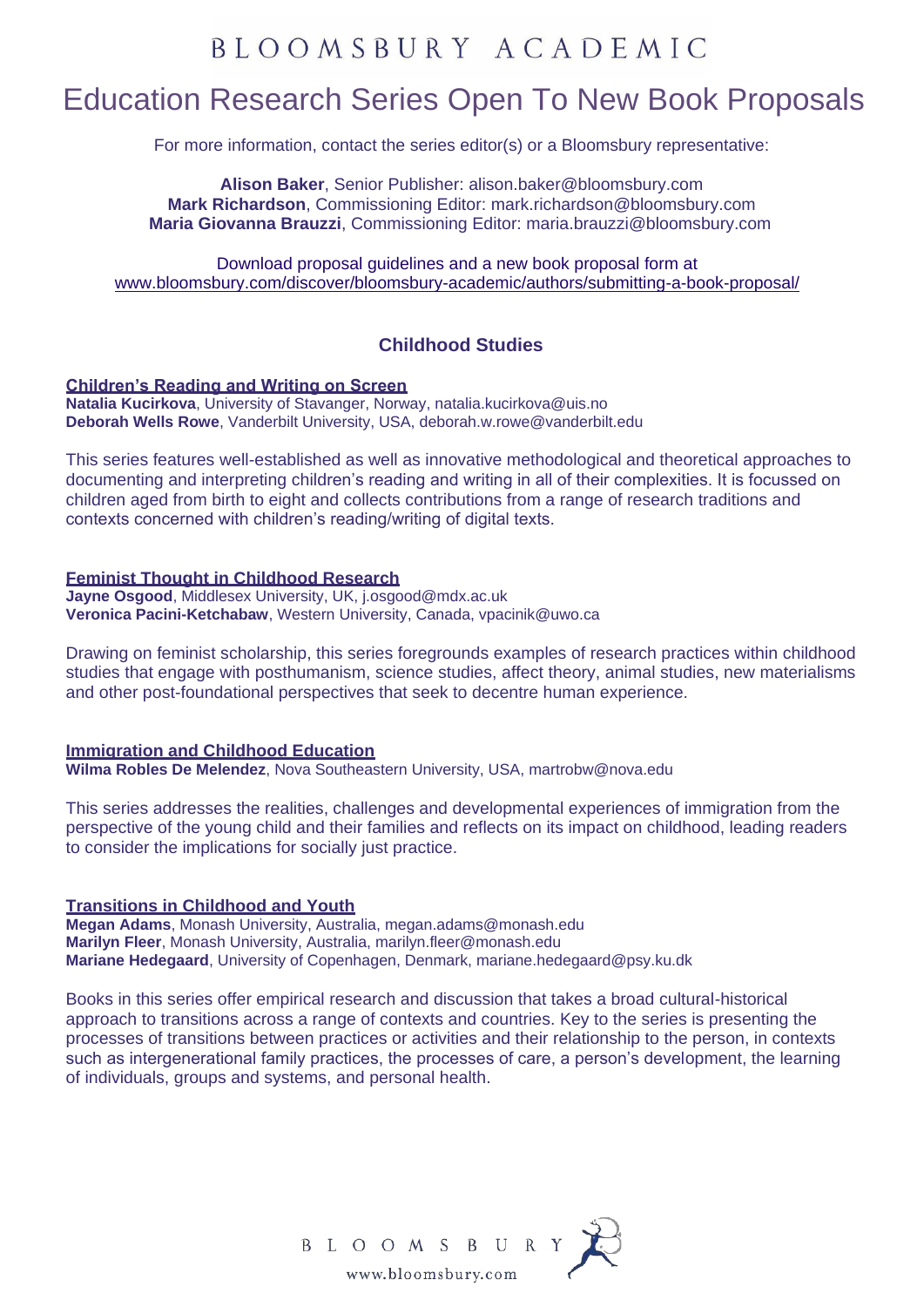## Education Research Series Open To New Book Proposals

### **Comparative and International Education**

#### **Advances in Global Citizenship Education Policy and Practice**

**Massimiliano Tarozzi**, UCL Institute of Education, University College London, UK, [m.tarozzi@ucl.ac.uk](mailto:m.tarozzi@ucl.ac.uk) **Clare Bentall**, UCL Institute of Education, University College London, UK, [c.bentall@ucl.ac.uk](mailto:c.bentall@ucl.ac.uk) **Nicole Blum**, UCL Institute of Education, University College London, UK, [n.blum@ucl.ac.uk](mailto:n.blum@ucl.ac.uk)

This series aims to foster interconnections and create a multidisciplinary community around global citizen education issues, including debates around global education and learning, development education and education for sustainable development.

#### **New Directions in Comparative and International Education**

**Stephen Carney**, Roskilde University, Denmark, [carney@ruc.dk](mailto:carney@ruc.dk) **Irving Epstein**, Illinois Wesleyan University, USA, [iepstein@iwu.edu](mailto:iepstein@iwu.edu) **Daniel Friedrich**, Teachers College, Columbia University, USA, [friedrich@tc.edu](mailto:friedrich@tc.edu)

This series takes an innovative approach to challenging the dominant traditions and orientations of the field. It supports works that encourage interdisciplinarity, methodological experimentation, and engagement with relevant leading theorists, including but not limited to works grounded in knowledge traditions from the Global South and other non-Western epistemologies and cosmologies.

### **Peace and Human Rights Education**

**Monisha Bajaj**, University of San Francisco, USA, [mibajaj@usfca.edu](mailto:mibajaj@usfca.edu) **Maria Hantzopoulos**, Vassar College, USA, [mahantzopoulos@vassar.edu](mailto:mahantzopoulos@vassar.edu)

This series provides a cross-section of scholarly research as well as conceptual perspectives on the challenges and possibilities of implementing both peace and human rights education in diverse global sites. It aims to serve as the nexus for key debates, questions and issues in the field.

### **Higher Education**

**Perspectives on Leadership in Higher Education**

**Tanya Fitzgerald**, University of Western Australia, Australia, [tanya.fitzgerald@uwa.edu.au](mailto:tanya.fitzgerald@uwa.edu.au) **Helen Gunter**, University of Manchester, UK, [helen.gunter@manchester.ac.uk](mailto:helen.gunter@manchester.ac.uk) **Jon Nixon**, Middlesex University, UK, [nixonjon@live.co.uk](mailto:nixonjon@live.co.uk)

This series provides a forum for distinctive, and sometimes divergent, ideas on what intellectual leadership means within the context of higher education as it develops.

#### **Understanding Student Experiences of Higher Education**

**Paul Ashwin**, Lancaster University, UK, [p.ashwin@lancaster.ac.uk](mailto:p.ashwin@lancaster.ac.uk) **Manja Klemenčič**, Harvard University, USA, [manjaklemencic@fas.harvard.edu](mailto:manjaklemencic@fas.harvard.edu)

Covering a variety of elements such as student life, engagement in degree courses and extracurricular activities, experiences of feedback and assessment, student representation and students' wider lives, this series presents studies of students' experiences in order to provide a richer understanding of the different meanings of being a student in higher education.

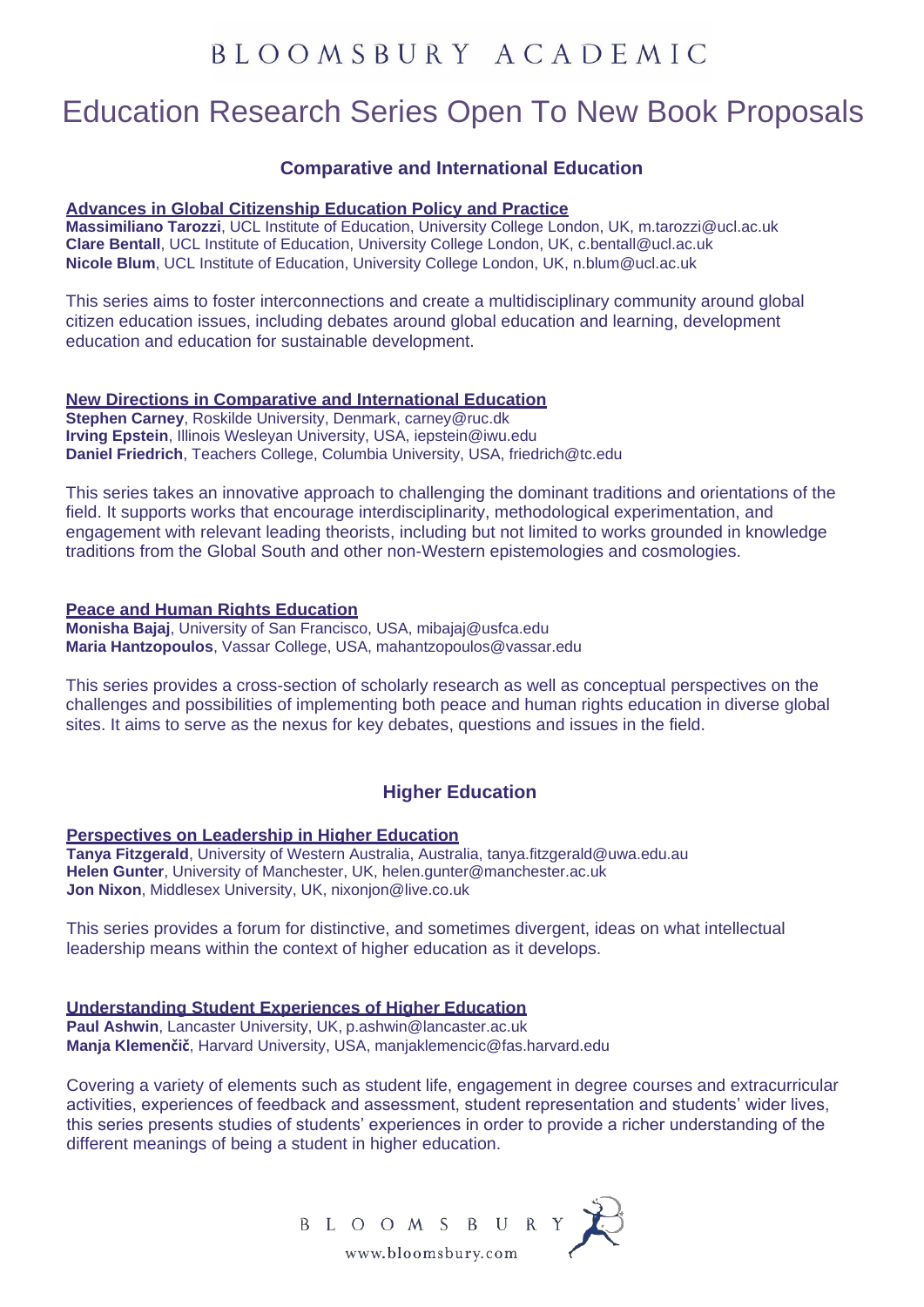## Education Research Series Open To New Book Proposals

### **Language and Education**

#### **Adult Learning, Literacy and Social Change**

**Anna Robinson-Pant,** University of East Anglia, UK, [a.robinson-pant@uea.ac.uk](mailto:a.robinson-pant@uea.ac.uk) **Alan Rogers**, adult educator, UK, [rogalaprof@gmail.com](mailto:rogalaprof@gmail.com)

This series explores the complex relationship between adult learning, literacy and social change through empirical research conducted within and beyond educational programmes in a wide range of countries in the Global North and South.

#### **Critical Perspectives on Language, Mobility and International Education**

**Kumari Beck**, Simon Fraser University, Canada, kumari\_beck@sfu.ca **Angel M. Y. Lin**, Simon Fraser University, Canada, angellin\_2018@sfu.ca **Yang Song**, Fudan University, China, songyang@fudan.edu.cn **Michelle Mingyue Gu**, Education University of Hong Kong, Hong Kong, mygu@eduhk.hk

This series publishes state-of-the-art, interdisciplinary works that address educational inequity in international education with a specific focus on the intertwined relations between linguistic practices and transnational mobility of students, academics and material-semiotic resources of meaning-making.

#### **Multilingualisms and Diversities in Education**

**Piet Van Avermaet**, Ghent University, Belgium, [piet.vanavermaet@UGent.be](mailto:piet.vanavermaet@UGent.be) **Kathleen Heugh**, University of South Australia, Australia, [kathleen.heugh@unisa.edu.au](mailto:kathleen.heugh@unisa.edu.au) **Christopher Stroud**, University of the Western Cape, South Africa, [cstroud@uwc.ac.za](mailto:cstroud@uwc.ac.za)

This series looks at the languages through which societal diversities are conveyed and how they are changing the theoretical foundations and practice of formal and non-formal education. The books articulate the opportunities and challenges afforded by contemporary diversities and multilingualisms across global settings at local, national and international levels.

### **New Perspectives for English for Academic Purposes**

**Alex Ding**, University of Leeds, UK, [a.ding@leeds.ac.uk](mailto:a.ding@leeds.ac.uk) **Ian Bruce**, University of Waikato, New Zealand, [ibruce@waikato.ac.nz](mailto:ibruce@waikato.ac.nz) **Melinda Whong**, Hong Kong University of Science and Technology, Hong Kong, [lcmwhong@ust.hk](mailto:lcmwhong@ust.hk)

This series sets the agenda for studies in English for Academic Purposes (EAP) by opening up research and scholarship to new domains, ideas and perspectives to provide a deeper understanding of some of the key issues in teaching EAP across the world and in diverse contexts.

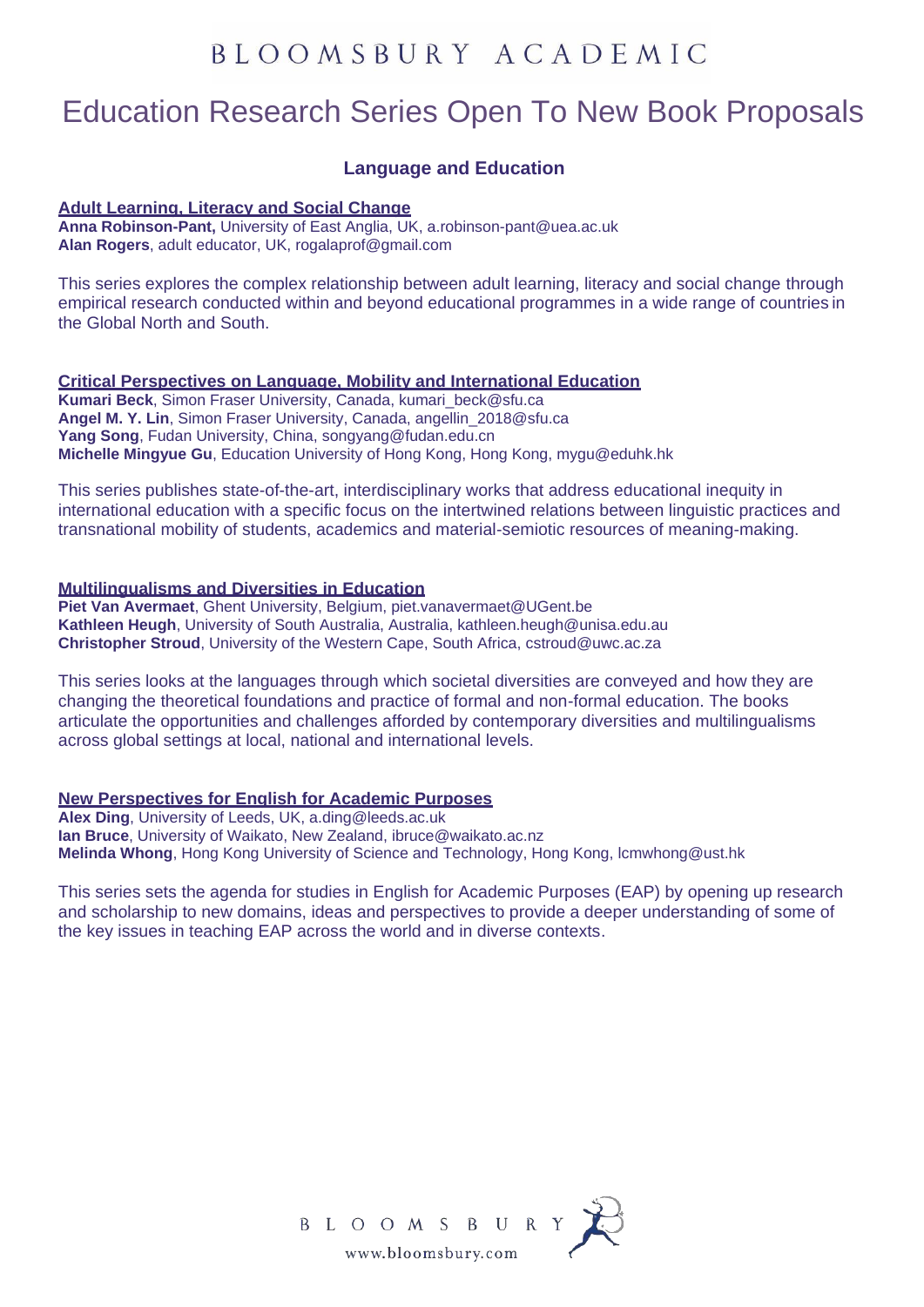## Education Research Series Open To New Book Proposals

### **Leadership & Management**

### **Educational Leadership: Innovative, Critical and Interdisciplinary Perspectives**

**Jeffrey S. Brooks**, RMIT University, Australia, jeffrey.brooks@rmit.edu.au **Alan J. Daly**, University of California, San Diego, USA, ajdaly@ucsd.edu **Lisa A. W. Kensler**, Auburn University, USA, lisakensler@auburn.edu **Yi-Hwa Liou**, National Taipei University of Education, Taiwan, yhliou@mail.ntue.edu.tw **Chen Schechter**, Bar-Ilan University, Israel, chen.schechter@biu.ac.il **Victoria Showunmi**, UCL Institute of Education, University College London, UK, v.showunmi@ucl.ac.uk

This series provides a forum for books that push the conceptual boundaries of educational leadership and that introduce novel perspectives with the promise of improving, challenging and reconceptualising the field of study and informing practice.

## **Philosophy of Education**

### **Alternative | Education**

**Bernd Herzogenrath**, University of Frankfurt am Main, Germany, [herzogenrath@em.uni-frankfurt.de](mailto:herzogenrath@em.uni-frankfurt.de) **Tim Ingold**, University of Aberdeen, UK, [tim.ingold@abdn.ac.uk](mailto:tim.ingold@abdn.ac.uk)

This series shows how education could be reimagined so as to have its source in experimentation rather than in a formalised teaching/learning relation. It offers a much-needed idea of education that does not separate a sphere of 'what one has to know' from life, but that brings life and education together, exploring ways of creating new ideas and new ways of experiencing the world.

#### **Bloomsbury Critical Education**

**Peter Mayo**, University of Malta, Malta, [peter.mayo@um.edu.mt](mailto:peter.mayo@um.edu.mt)

Books in this series explore the relationship between education and power in society and offer insights into ways of confronting inequalities and social exclusions in different learning settings and in society at large

## **Bloomsbury Philosophy of Education**

**Michael Hand**, University of Birmingham, UK, [m.hand@bham.ac.uk](mailto:m.hand@bham.ac.uk)

This series is dedicated to the examination of conceptual and normative questions raised by the practice of education, with a particular focus on philosophical dimensions of current policy debates.

#### **Philosophies of Education in Art, Cinema, and Literature**

**René V. Arcilla**, New York University, USA, [rene.arcilla@nyu.edu](mailto:rene.arcilla@nyu.edu) **Megan J. Laverty**, Teachers College, Columbia University, USA, [laverty@exchange.tc.columbia.edu](mailto:laverty@exchange.tc.columbia.edu)

Books in the series examine the nature of formative education articulated in works of art, cinema, and literature, exploring both the conceptual link between formation and education and the practical implications it has for how we engage in parenting, teaching, mentoring, coaching and care-giving.

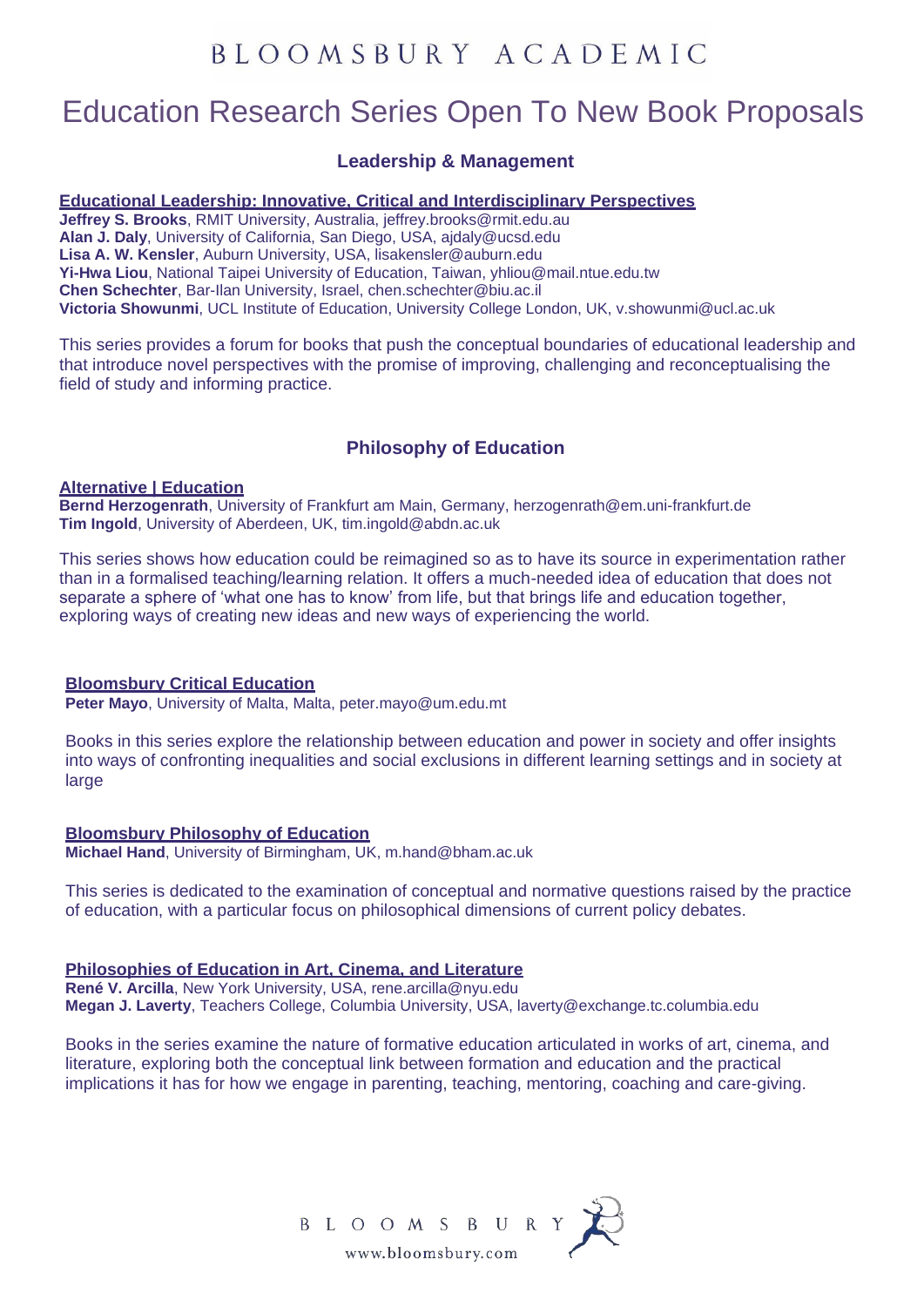# Education Research Series Open To New Book Proposals

#### **Radical Politics and Education**

**Derek R. Ford**, DePauw University, USA, [derekford@depauw.edu](mailto:derekford@depauw.edu) **Tyson E. Lewis**, University of North Texas, USA, [tyson.lewis@unt.edu](mailto:tyson.lewis@unt.edu)

This series opens a space at the critical juncture between radical activism and educational theory that pushes past standard expositions of critical education and pedagogy. It serves to facilitate new conversations between activists, political thinkers and educational philosophers at and across disciplinary borders.

### **Research Methods**

### **Social Theory and Methodology in Education Research**

**Mark Murphy**, University of Glasgow, UK, [mark.murphy.2@glasgow.ac.uk](mailto:mark.murphy.2@glasgow.ac.uk)

This series brings together books exploring various applications of social theory in educational research design across a variety of education settings. Books in the series represent the richness of topics explored in theory-driven education research, including leadership and governance, equity, teacher education, assessment, curriculum and policy studies.

### **Social Justice Education**

#### **Bloomsbury Gender and Education**

**Marie-Pierre Moreau**, Anglia Ruskin University, UK, [marie-pierre.moreau@anglia.ac.uk](mailto:marie-pierre.moreau@anglia.ac.uk) **Penny Jane Burke**, University of Newcastle, Australia, [pennyjane.burke@newcastle.edu.au](mailto:pennyjane.burke@newcastle.edu.au) **Nancy Niemi**, University of Maryland Eastern Shore, USA, [nsniemi@umes.edu](mailto:nsniemi@umes.edu)

This series publishes research exploring the relationship between gender and education in a range of institutional, local, national and transnational contexts. It covers issues, themes and debates around these topics that are of key contemporary interest, such as in relation to digital and social media, educational policies and practice, gendered and sexual violence, gender identities and sexual orientation.

### **Bloomsbury Race, Ethnicity and Belonging in Education**

**Paul Miller**, Commonwealth Council for Educational Administration and Management, UK **Jeffrey S. Brooks**, RMIT University, Australia, [jeffrey.brooks@rmit.edu.au](mailto:jeffrey.brooks@rmit.edu.au) **Lauri Johnson**, Boston College, USA, [lauri.johnson@bc.edu](mailto:lauri.johnson@bc.edu)

This series presents studies of students' and staff experiences of "race" and "belonging" across all educational settings and phases, where experiences include elements such as: student life, student representation and participation, curriculum design and delivery, diversity of reading lists and assessment, discipline and career progression, Anti-Blackness, political resistance, and related subjects such as populism, colonialism and imperialism.